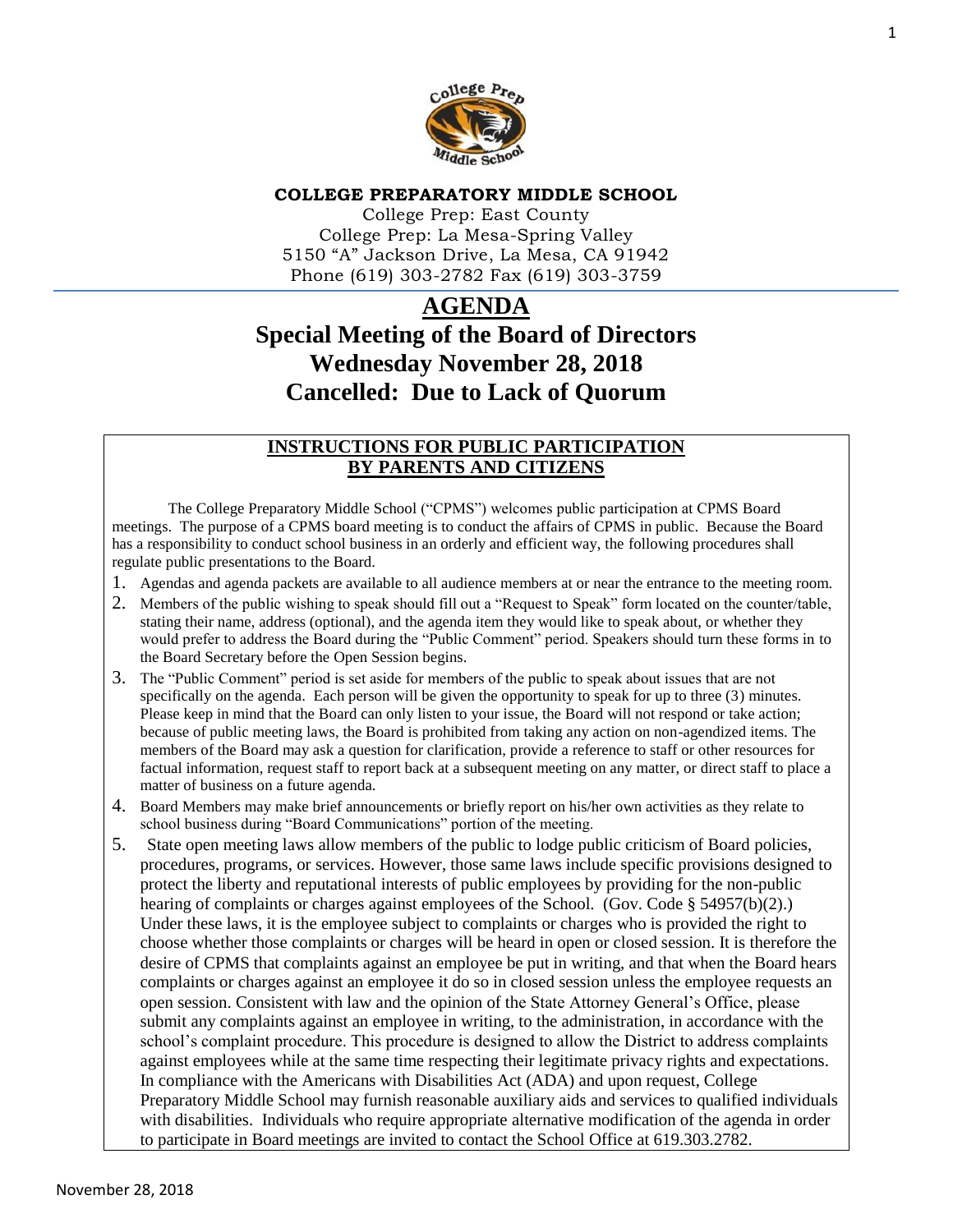## **I. PRELIMINARY**

## **A. Call to Order**

The meeting was called to order by the President Meitchik at \_\_\_\_\_\_\_\_ p.m.

#### **B. Roll Call**

|                | Present | Absent | Arrived late | Departed early |
|----------------|---------|--------|--------------|----------------|
| Corey Meitchik |         |        |              |                |
| Alex Brizolis  |         |        |              |                |
| Lisa Dietrich  |         |        |              |                |
| Kathy Kinsella |         |        |              |                |
| Garth Hebbler  |         |        |              |                |

## **II. CLOSED SESSION (College Prep Staff Lounge)**

#### **III. RECONVENE TO OPEN SESSION (Estimated start time: 7:00 p.m.)**

Depending upon completion of Closed Session items, the Board intends to convene in Open Session at 7:00 p.m. to conduct the remainder of the meeting, reserving the right to return to Closed Session at any time.

#### **A. Pledge of Allegiance**

#### **B. Report on Potential Action from Closed Session**

#### **C. Approval of Board Agenda**

Motion by: \_\_\_\_\_\_\_\_\_\_\_\_\_\_\_\_\_\_\_\_\_\_\_\_\_\_\_\_ Seconded by: \_\_\_\_\_\_\_\_\_\_\_\_\_\_\_\_\_\_\_\_\_\_\_\_\_\_ Vote:

|                      | Yes/Aye | No/Nay | Abstain |
|----------------------|---------|--------|---------|
| Corey Meitchik       |         |        |         |
| Alex Brizolis        |         |        |         |
| Lisa Dietrich        |         |        |         |
| Kathy Kinsella       |         |        |         |
| <b>Garth Hebbler</b> |         |        |         |

## **IV. COMMUNICATIONS**

### **A. Public Comment Period**

Public comment on items not listed on the Agenda. Maximum time three (3) minutes.

# **B. Board Communications/Announcements**

Governing Board members make brief announcements or briefly report on his/her own activities as they may relate to school business.